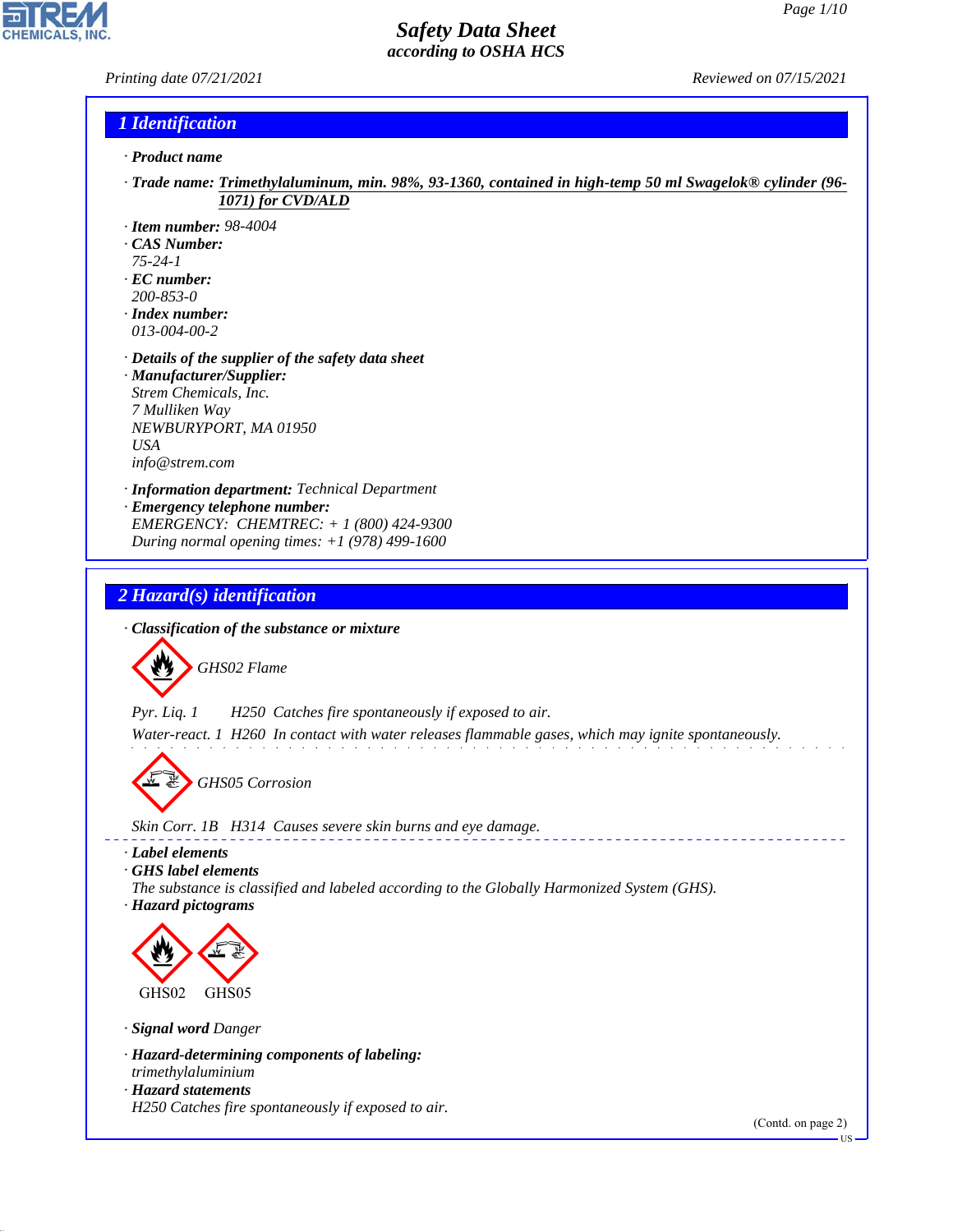|                                                            | (Contd. of page 1)                                                                                                                                 |
|------------------------------------------------------------|----------------------------------------------------------------------------------------------------------------------------------------------------|
|                                                            | H260 In contact with water releases flammable gases, which may ignite spontaneously.                                                               |
|                                                            | H314 Causes severe skin burns and eye damage.                                                                                                      |
| · Precautionary statements                                 |                                                                                                                                                    |
| P223                                                       | Do not allow contact with water.                                                                                                                   |
| $P231 + P232$                                              | Handle under inert gas. Protect from moisture.                                                                                                     |
| $P301 + P310$                                              | IF SWALLOWED: Immediately call a POISON CENTER/doctor.                                                                                             |
|                                                            | P305+P351+P338 If in eyes: Rinse cautiously with water for several minutes. Remove contact lenses, if present<br>and easy to do. Continue rinsing. |
| $P403 + P233$                                              | Store in a well-ventilated place. Keep container tightly closed.                                                                                   |
| P422                                                       | Store contents under inert gas.                                                                                                                    |
| P501                                                       | Dispose of contents/container in accordance with local/regional/national/international<br>regulations.                                             |
| · Classification system:                                   |                                                                                                                                                    |
| $\cdot$ NFPA ratings (scale $0 - 4$ )                      |                                                                                                                                                    |
|                                                            |                                                                                                                                                    |
| $\cdot$ HMIS-ratings (scale $0 - 4$ )                      | The substance demonstrates unusual reactivity with water.                                                                                          |
| <b>HEALTH</b><br>$\boxed{3}$<br>$\boxed{4}$<br><b>FIRE</b> | $Health = 3$<br>$Fire = 4$                                                                                                                         |
| REACTIVITY $\boxed{2}$ <i>Reactivity</i> = 2               |                                                                                                                                                    |
| $\cdot$ Other hazards                                      |                                                                                                                                                    |
|                                                            | · Results of PBT and vPvB assessment                                                                                                               |
| · PBT: Not applicable.                                     |                                                                                                                                                    |
| $\cdot$ vPvB: Not applicable.                              |                                                                                                                                                    |
|                                                            |                                                                                                                                                    |
|                                                            |                                                                                                                                                    |
|                                                            | <b>3 Composition/information on ingredients</b>                                                                                                    |

*· Index number: 013-004-00-2*

## *4 First-aid measures*

44.1.1

*· Description of first aid measures*

*· General information: Immediately remove any clothing soiled by the product.*

*· After inhalation: In case of unconsciousness place patient stably in side position for transportation.*

*· After skin contact: Immediately wash with water and soap and rinse thoroughly.*

*· After eye contact: Rinse opened eye for several minutes under running water. Then consult a doctor.*

*· After swallowing: Drink copious amounts of water and provide fresh air. Immediately call a doctor. · Information for doctor:*

*· Most important symptoms and effects, both acute and delayed No further relevant information available.*

(Contd. on page 3)



*Printing date 07/21/2021 Reviewed on 07/15/2021*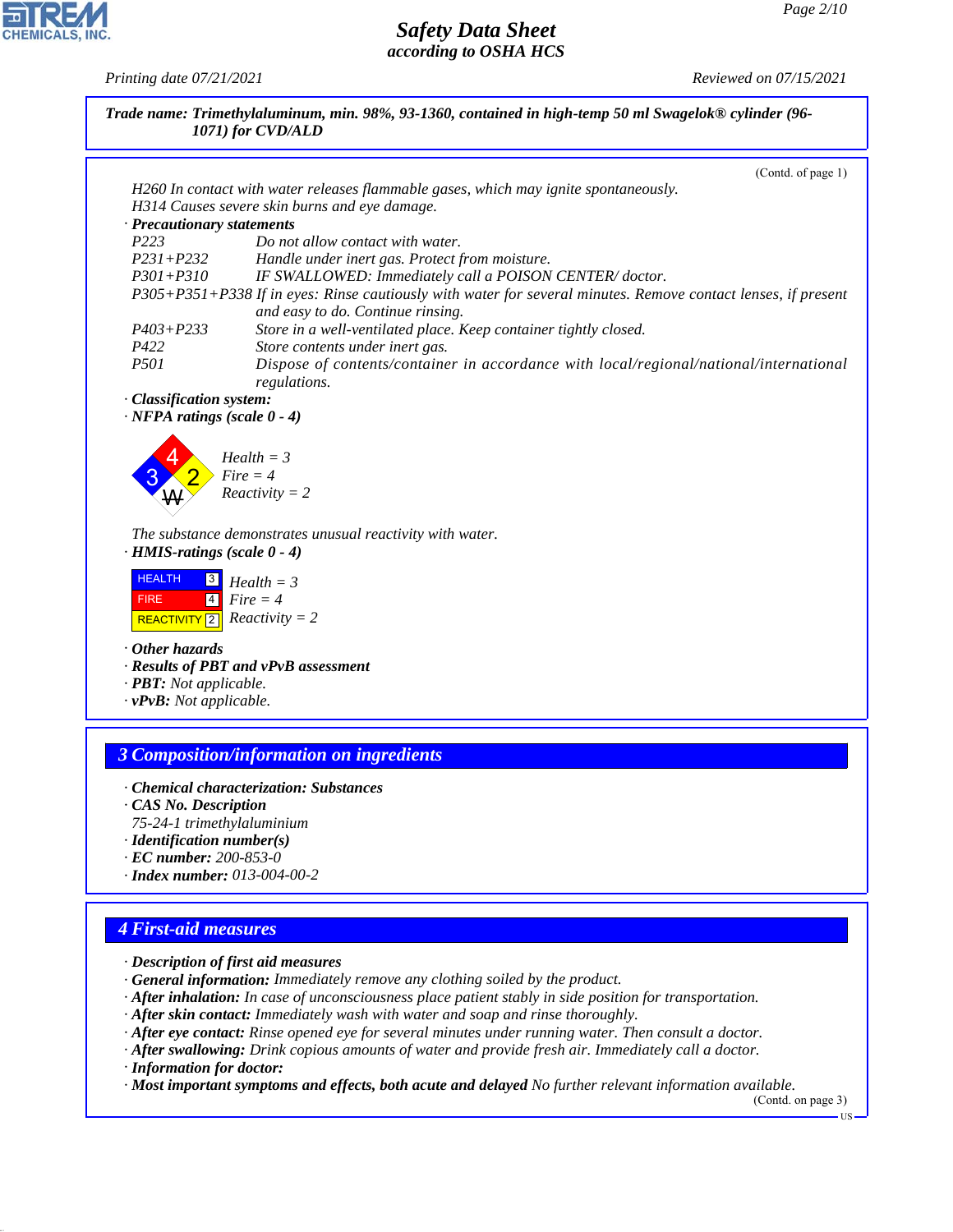(Contd. of page 2)

### *Safety Data Sheet according to OSHA HCS*

**CHEMICALS, INC** 

*Printing date 07/21/2021 Reviewed on 07/15/2021*

*Trade name: Trimethylaluminum, min. 98%, 93-1360, contained in high-temp 50 ml Swagelok® cylinder (96- 1071) for CVD/ALD*

*· Indication of any immediate medical attention and special treatment needed No further relevant information available.*

### *5 Fire-fighting measures*

#### *· Extinguishing media*

- *· Suitable extinguishing agents:*
- *CO2. Do not use water.*
- *Sand. Do not use water.*
- *Special powder for metal fires. Do not use water. CO2, sand, extinguishing powder. Do not use water.*
- *Use fire fighting measures that suit the environment.*
- *· For safety reasons unsuitable extinguishing agents: Water · Special hazards arising from the substance or mixture During heating or in case of fire poisonous gases are produced.*
- *· Advice for firefighters*
- *· Protective equipment: Mouth respiratory protective device.*

### *6 Accidental release measures*

| · Personal precautions, protective equipment and emergency procedures                            |
|--------------------------------------------------------------------------------------------------|
| Mount respiratory protective device.                                                             |
| Wear protective equipment. Keep unprotected persons away.                                        |
| · Environmental precautions: Prevent seepage into sewage system, workpits and cellars.           |
| · Methods and material for containment and cleaning up:                                          |
| Absorb with liquid-binding material (sand, diatomite, acid binders, universal binders, sawdust). |
| Use neutralizing agent.                                                                          |
| Dispose contaminated material as waste according to item 13.                                     |
| Ensure adequate ventilation.                                                                     |
| Do not flush with water or aqueous cleansing agents                                              |
| · Reference to other sections                                                                    |
| See Section 7 for information on safe handling.                                                  |
| See Section 8 for information on personal protection equipment.                                  |
| See Section 13 for disposal information.                                                         |
| · Protective Action Criteria for Chemicals                                                       |
| $\cdot$ PAC-1:                                                                                   |
| $16 \, mg/m3$                                                                                    |
|                                                                                                  |
| $\cdot$ PAC-2:                                                                                   |
| 170 mg/m3                                                                                        |
| $\cdot$ PAC-3:                                                                                   |
| $1,000$ mg/m $3$                                                                                 |
|                                                                                                  |
|                                                                                                  |

### *7 Handling and storage*

*· Handling:*

44.1.1

- *· Precautions for safe handling*
- *Ensure good ventilation/exhaustion at the workplace.*
- *Open and handle receptacle with care.*
- *Prevent formation of aerosols.*

(Contd. on page 4)

US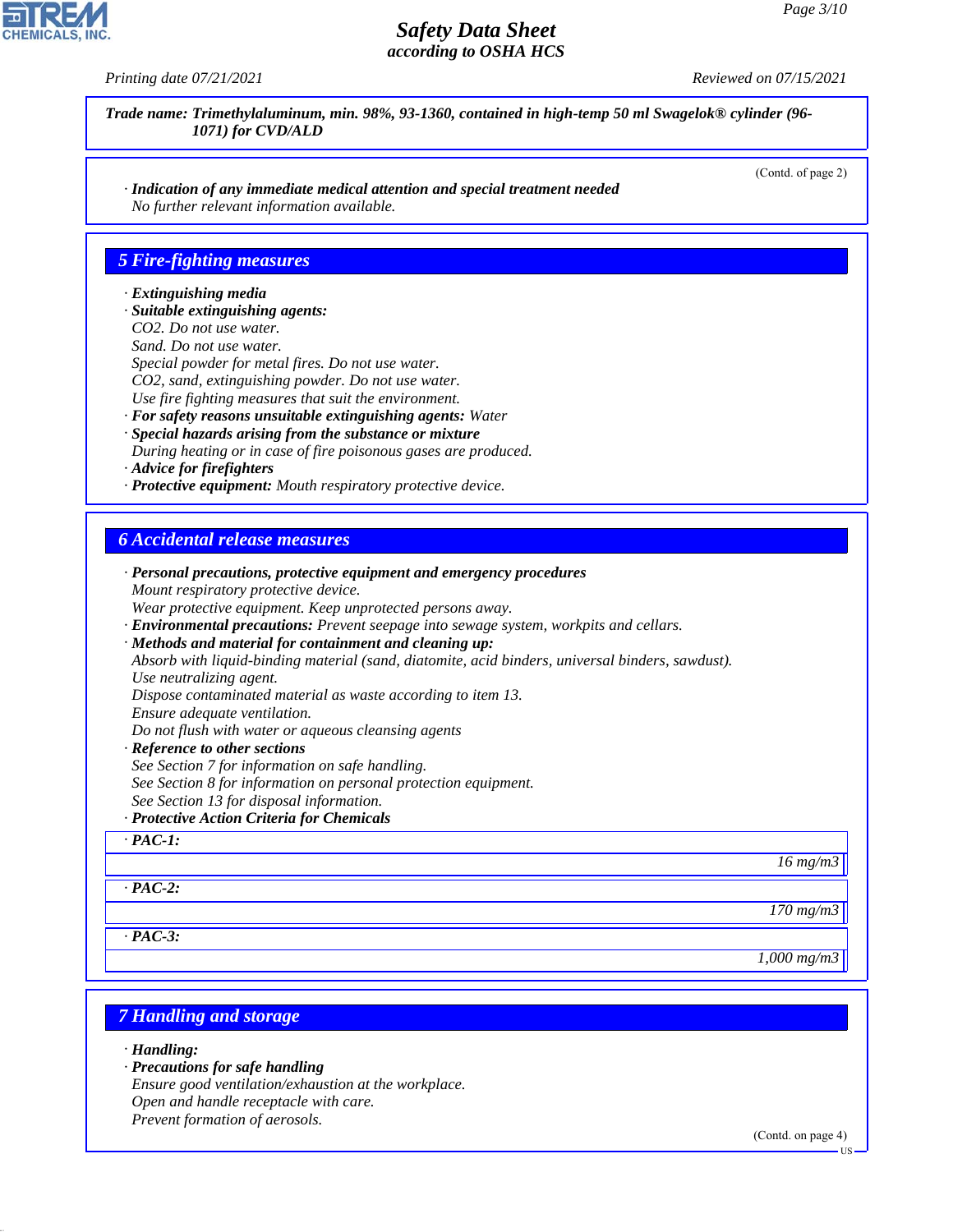*Printing date 07/21/2021 Reviewed on 07/15/2021*

*Trade name: Trimethylaluminum, min. 98%, 93-1360, contained in high-temp 50 ml Swagelok® cylinder (96- 1071) for CVD/ALD*

(Contd. of page 3)

- *· Information about protection against explosions and fires: Keep ignition sources away - Do not smoke. Keep respiratory protective device available.*
- *· Conditions for safe storage, including any incompatibilities*
- *· Storage:*
- *· Requirements to be met by storerooms and receptacles: No special requirements.*
- *· Information about storage in one common storage facility: Not required.*
- *· Further information about storage conditions: Keep receptacle tightly sealed.*
- *Store in cool, dry conditions in well sealed receptacles.*
- *· Specific end use(s) No further relevant information available.*

### *8 Exposure controls/personal protection*

*· Additional information about design of technical systems: No further data; see item 7.*

*· Control parameters*

*· Components with limit values that require monitoring at the workplace: 75-24-1 trimethylaluminium REL Long-term value: 2 mg/m³ as Al TLV Long-term value: 1\* mg/m³ as Al;\*as repirable fraction*

*· Additional information: The lists that were valid during the creation were used as basis.*

#### *· Exposure controls*

- *· Personal protective equipment: Wear protective clothing*
- *· General protective and hygienic measures: Keep away from foodstuffs, beverages and feed. Immediately remove all soiled and contaminated clothing. Wash hands before breaks and at the end of work. Store protective clothing separately. Avoid contact with the eyes and skin.*
- *· Breathing equipment: A NIOSH approved respirator in accordance with 29 CFR 1910.134.*
- *· Protection of hands:*



44.1.1

\_S*Protective gloves*

*The glove material has to be impermeable and resistant to the product/ the substance/ the preparation. Due to missing tests no recommendation to the glove material can be given for the product/ the preparation/ the chemical mixture.*

*Selection of the glove material on consideration of the penetration times, rates of diffusion and the degradation · Material of gloves*

*The selection of the suitable gloves does not only depend on the material, but also on further marks of quality and varies from manufacturer to manufacturer.*

*· Penetration time of glove material*

*The exact break through time has to be found out by the manufacturer of the protective gloves and has to be observed.*

(Contd. on page 5)

US

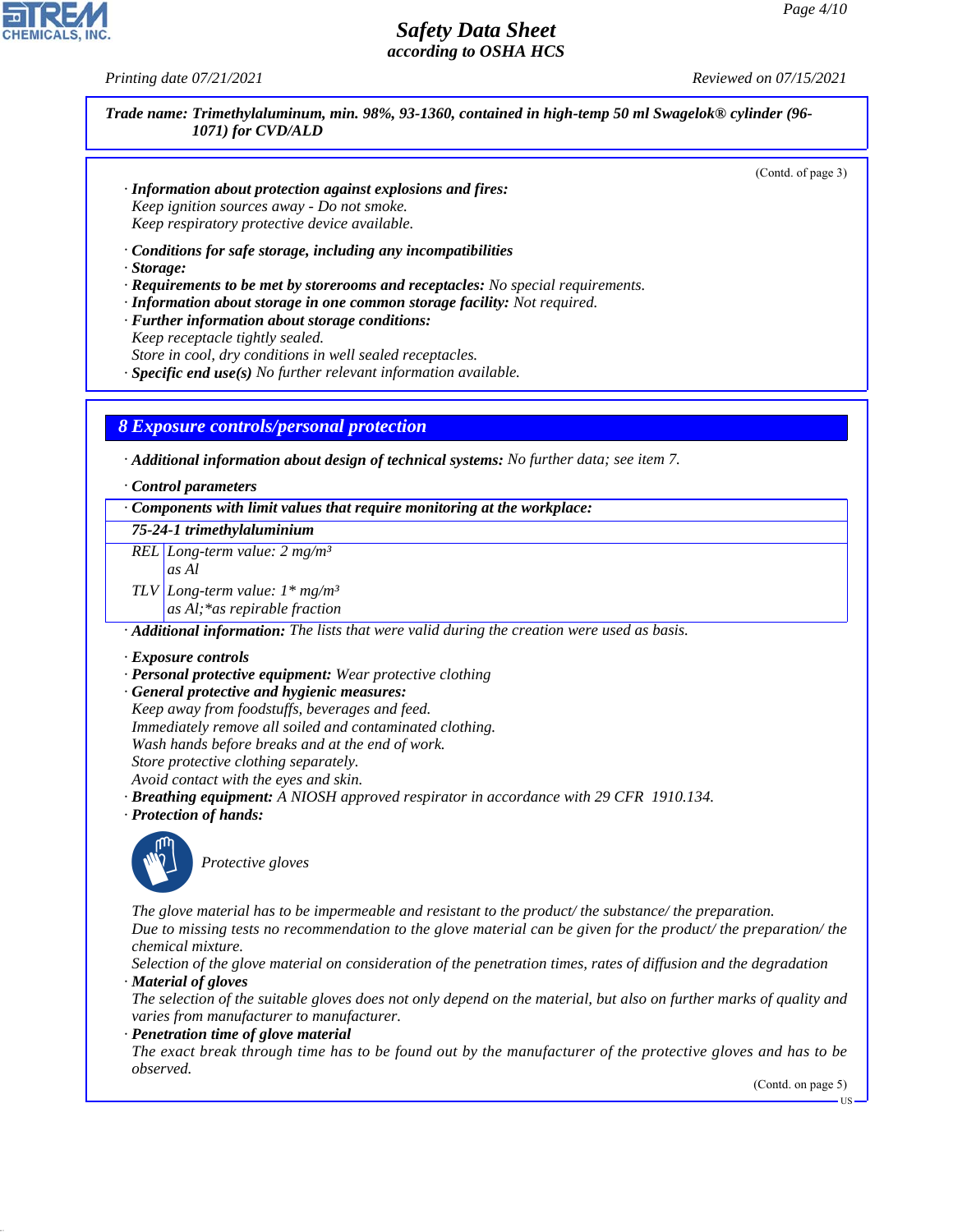*Printing date 07/21/2021 Reviewed on 07/15/2021*

|                                                            |                                             | (Contd. of page 4) |
|------------------------------------------------------------|---------------------------------------------|--------------------|
| $\cdot$ Eye protection:                                    |                                             |                    |
|                                                            |                                             |                    |
| Tightly sealed goggles                                     |                                             |                    |
|                                                            |                                             |                    |
| <b>9 Physical and chemical properties</b>                  |                                             |                    |
| · Information on basic physical and chemical properties    |                                             |                    |
| · General Information                                      |                                             |                    |
| $\cdot$ Appearance:<br>Form:                               | Liquid                                      |                    |
| Color:                                                     | Colorless                                   |                    |
| $\cdot$ Odor:                                              | <b>Odorless</b>                             |                    |
| · Odor threshold:                                          | Not determined.                             |                    |
| $\cdot$ pH-value:                                          | Not determined.                             |                    |
| · Change in condition                                      |                                             |                    |
| <b>Melting point/Melting range:</b>                        | 15.4 °C (60 °F)                             |                    |
| <b>Boiling point/Boiling range:</b>                        | 127 °C (261 °F)                             |                    |
| · Flash point:                                             | $-17$ °C (1 °F)                             |                    |
| · Flammability (solid, gaseous):                           | Not determined.                             |                    |
| · Ignition temperature:                                    |                                             |                    |
| Decomposition temperature:                                 | Not determined.                             |                    |
| · Auto igniting:                                           | Spontaneously flammable in air.             |                    |
| · Danger of explosion:                                     | Not determined.                             |                    |
| · Explosion limits:                                        |                                             |                    |
| Lower:                                                     | Not determined.                             |                    |
| <b>Upper:</b>                                              | Not determined.                             |                    |
| $\cdot$ Vapor pressure at 20 $\cdot$ C (68 $\cdot$ F):     | $9$ $hPa$ $(7$ $mm$ $Hg)$                   |                    |
| $\cdot$ Density at 20 $\cdot$ C (68 $\cdot$ F):            | $0.752$ g/cm <sup>3</sup> (6.27544 lbs/gal) |                    |
| · Relative density                                         | Not determined.                             |                    |
| · Vapor density                                            | Not determined.                             |                    |
| · Evaporation rate                                         | Not determined.                             |                    |
| · Solubility in / Miscibility with                         |                                             |                    |
| Water:                                                     | Not miscible or difficult to mix.           |                    |
| · Partition coefficient (n-octanol/water): Not determined. |                                             |                    |
| · Viscosity:                                               |                                             |                    |
| Dynamic:                                                   | Not determined.                             |                    |
| Kinematic:                                                 | Not determined.                             |                    |
| · Solvent content:                                         |                                             |                    |
| Organic solvents:                                          | $0.0\%$<br>0.0 g/l / 0.00 lb/gl             |                    |



44.1.1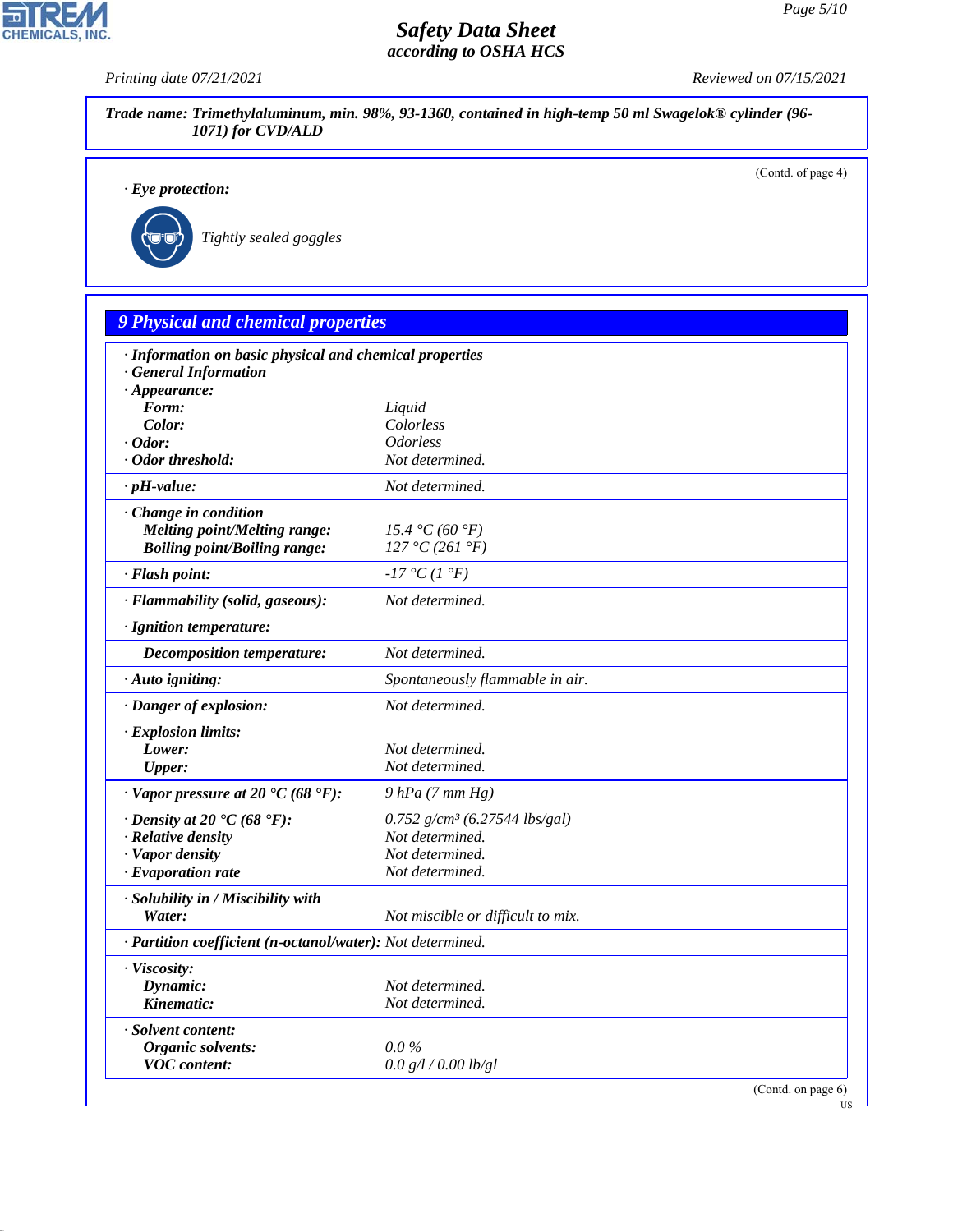(Contd. of page 5)

## *Safety Data Sheet according to OSHA HCS*

*Printing date 07/21/2021 Reviewed on 07/15/2021*

*Trade name: Trimethylaluminum, min. 98%, 93-1360, contained in high-temp 50 ml Swagelok® cylinder (96- 1071) for CVD/ALD*

*· Other information No further relevant information available.*

## *10 Stability and reactivity*

*· Reactivity No further relevant information available.*

- *· Chemical stability*
- *· Thermal decomposition / conditions to be avoided: No decomposition if used according to specifications.*
- *· Possibility of hazardous reactions No dangerous reactions known.*
- *· Conditions to avoid No further relevant information available.*
- *· Incompatible materials: No further relevant information available.*
- *· Hazardous decomposition products: No dangerous decomposition products known.*

### *11 Toxicological information*

*· Information on toxicological effects*

- *· Acute toxicity:*
- *· Primary irritant effect:*
- *· on the skin: Caustic effect on skin and mucous membranes.*
- *· on the eye: Strong caustic effect.*
- *· Sensitization: No sensitizing effects known.*
- *· Additional toxicological information: Swallowing will lead to a strong caustic effect on mouth and throat and to the danger of perforation of esophagus and stomach.*

*· Carcinogenic categories*

*· IARC (International Agency for Research on Cancer)*

*Substance is not listed.*

*· NTP (National Toxicology Program)*

*Substance is not listed.*

*· OSHA-Ca (Occupational Safety & Health Administration)*

*Substance is not listed.*

### *12 Ecological information*

*· Toxicity*

44.1.1

- *· Aquatic toxicity: No further relevant information available.*
- *· Persistence and degradability No further relevant information available.*
- *· Behavior in environmental systems:*
- *· Bioaccumulative potential No further relevant information available.*
- *· Mobility in soil No further relevant information available.*
- *· Additional ecological information:*
- *· General notes: Must not reach bodies of water or drainage ditch undiluted or unneutralized.*
- *· Results of PBT and vPvB assessment*
- *· PBT: Not applicable.*
- *· vPvB: Not applicable.*
- *· Other adverse effects No further relevant information available.*

(Contd. on page 7)

US

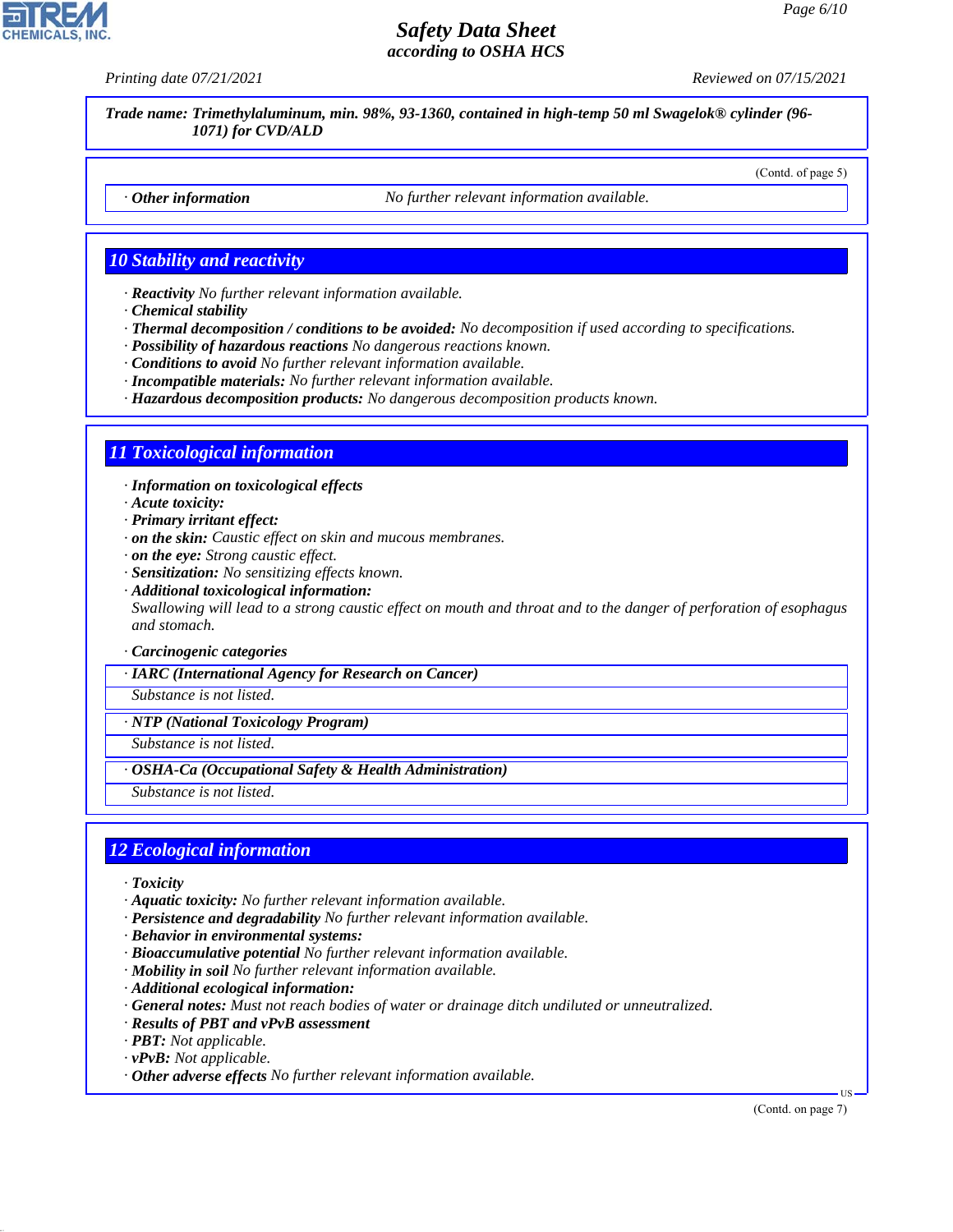*Printing date 07/21/2021 Reviewed on 07/15/2021*

*Trade name: Trimethylaluminum, min. 98%, 93-1360, contained in high-temp 50 ml Swagelok® cylinder (96- 1071) for CVD/ALD*

(Contd. of page 6)

# *13 Disposal considerations*

*· Waste treatment methods*

*· Recommendation:*

*Must not be disposed of together with household garbage. Do not allow product to reach sewage system.*

- *· Uncleaned packagings:*
- *· Recommendation: Disposal must be made according to official regulations.*

| <b>14 Transport information</b>                                            |                                                                                                                                         |
|----------------------------------------------------------------------------|-----------------------------------------------------------------------------------------------------------------------------------------|
| $\cdot$ UN-Number<br>· DOT, IMDG, IATA                                     | <b>UN3394</b>                                                                                                                           |
| · UN proper shipping name<br>$\cdot$ DOT<br>$·$ <i>IMDG, IATA</i>          | Organometallic substance, liquid, pyrophoric, water-reactive<br>ORGANOMETALLIC SUBSTANCE, LIQUID, PYROPHORIC,<br><b>WATER- REACTIVE</b> |
| · Transport hazard class(es)                                               |                                                                                                                                         |
| $\cdot$ DOT                                                                |                                                                                                                                         |
| $\cdot$ Class<br>· Label                                                   | 4.2 Substances liable to spontaneous combustion<br>4.2, 4.3                                                                             |
| $\cdot$ IMDG<br>₩<br>- Class                                               | 4.2 Substances liable to spontaneous combustion                                                                                         |
| · Label<br>$\cdot$ IATA<br>Ö                                               | 4.2/4.3                                                                                                                                 |
| · Class<br>$-Label$                                                        | 4.2 Substances liable to spontaneous combustion<br>4.2(4.3)                                                                             |
| · Packing group<br>· DOT, IMDG, IATA                                       | $\boldsymbol{I}$                                                                                                                        |
| · Environmental hazards:<br>· Marine pollutant:                            | N <sub>O</sub>                                                                                                                          |
| · Special precautions for user<br>· Danger code (Kemler):<br>· EMS Number: | Not applicable.<br>X333<br>$F-G, S-M$                                                                                                   |
|                                                                            | (Contd. on page 8)                                                                                                                      |



44.1.1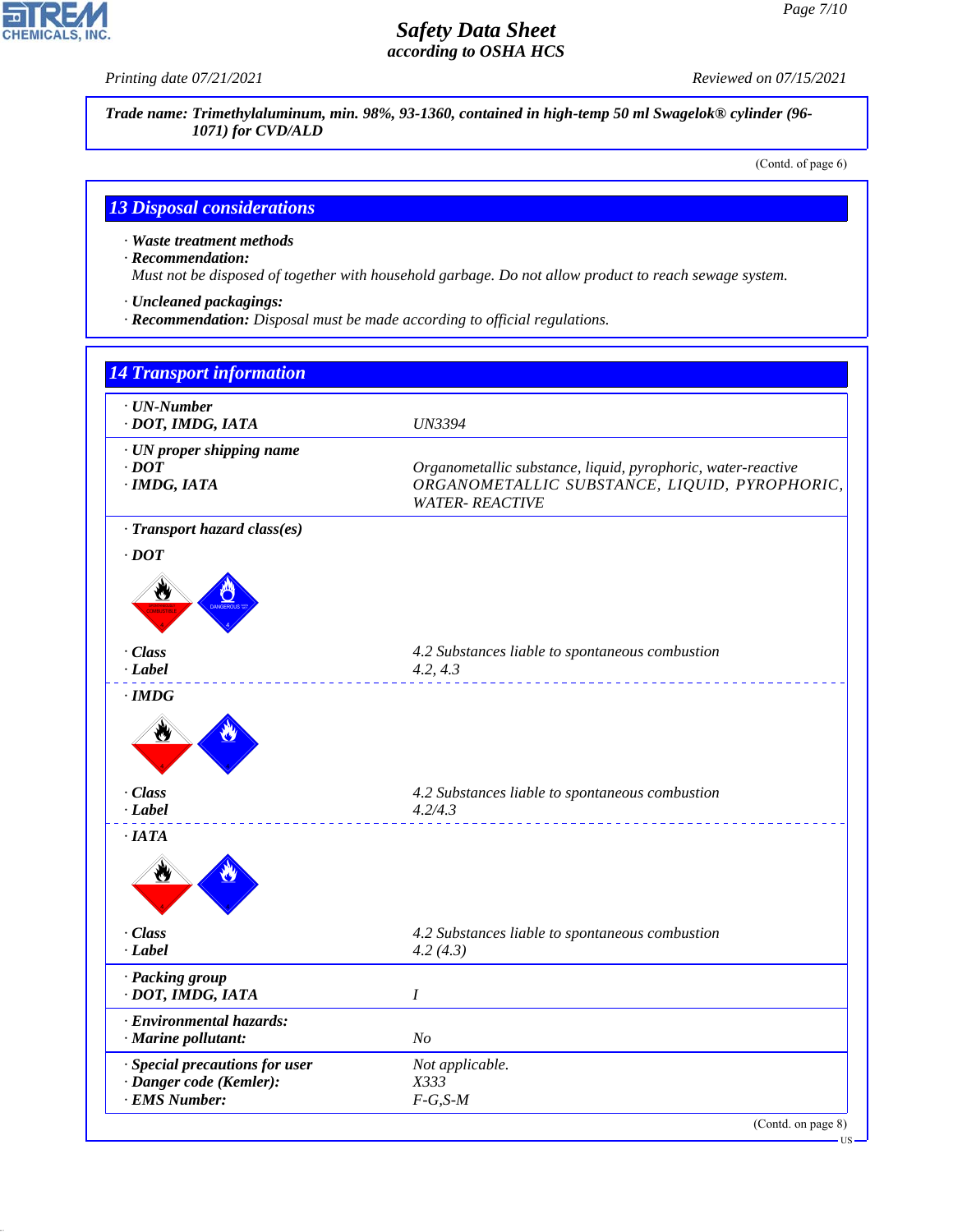*Printing date 07/21/2021 Reviewed on 07/15/2021*

 $\mathbf{r}$ 

**CHEMICALS, INC.** 

|                                                                                     | (Contd. of page 7)                                                                                                                                                                                                                                                                                                                                                                                                                                        |
|-------------------------------------------------------------------------------------|-----------------------------------------------------------------------------------------------------------------------------------------------------------------------------------------------------------------------------------------------------------------------------------------------------------------------------------------------------------------------------------------------------------------------------------------------------------|
| · Stowage Category<br>· Handling Code<br>· Segregation Code                         | D<br>H1 Keep as dry as reasonably practicable<br>SG26 In addition: from goods of classes 2.1 and 3 when stowed on<br>deck of a containership a minimum distance of two container spaces<br>athwartship shall be maintained, when stowed on ro-ro ships a<br>distance of 6 m athwartship shall be maintained.<br>SG35 Stow "separated from" acids.<br>SG63 Stow "separated longitudinally by an intervening complete<br>compartment or hold from" Class 1. |
| · Transport in bulk according to Annex II of<br><b>MARPOL73/78 and the IBC Code</b> | Not applicable.                                                                                                                                                                                                                                                                                                                                                                                                                                           |
| · Transport/Additional information:                                                 |                                                                                                                                                                                                                                                                                                                                                                                                                                                           |
| $\cdot$ DOT<br>$\cdot$ Quantity limitations                                         | On passenger aircraft/rail: Forbidden<br>On cargo aircraft only: Forbidden                                                                                                                                                                                                                                                                                                                                                                                |
| $\cdot$ IMDG<br>$\cdot$ Limited quantities (LQ)<br>$\cdot$ Excepted quantities (EQ) | $\theta$<br>Code: E0<br>Not permitted as Excepted Quantity                                                                                                                                                                                                                                                                                                                                                                                                |
| · UN "Model Regulation":                                                            | UN 3394 ORGANOMETALLIC SUBSTANCE, LIQUID,                                                                                                                                                                                                                                                                                                                                                                                                                 |

# *15 Regulatory information*

- *· Safety, health and environmental regulations/legislation specific for the substance or mixture · Sara*
- *· Section 355 (extremely hazardous substances):*
- *Substance is not listed.*
- *· Section 313 (Specific toxic chemical listings):*
- *Substance is not listed.*
- *· TSCA (Toxic Substances Control Act):*
- *Substance is listed.*
- *· Proposition 65*
- *· Chemicals known to cause cancer:*
- *Substance is not listed.*
- *· Chemicals known to cause reproductive toxicity for females:*
- *Substance is not listed.*
- *· Chemicals known to cause reproductive toxicity for males:*
- *Substance is not listed.*
- *· Chemicals known to cause developmental toxicity:*
- *Substance is not listed.*

44.1.1

(Contd. on page 9)

**US**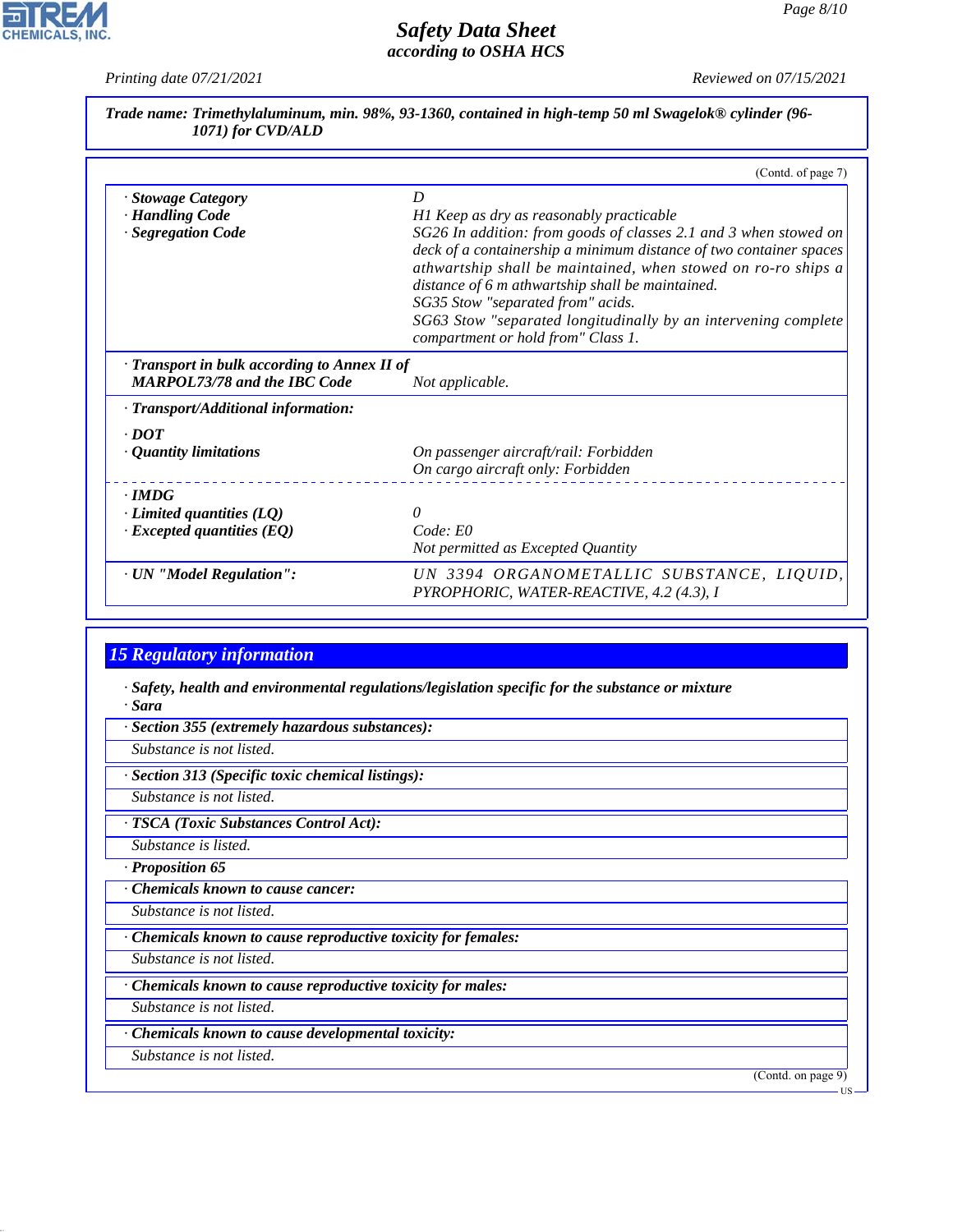*Printing date 07/21/2021 Reviewed on 07/15/2021*



*Carriage of Dangerous Goods by Road)*

*IMDG: International Maritime Code for Dangerous Goods*

*DOT: US Department of Transportation*

44.1.1

*IATA: International Air Transport Association*

*ACGIH: American Conference of Governmental Industrial Hygienists EINECS: European Inventory of Existing Commercial Chemical Substances*

*CAS: Chemical Abstracts Service (division of the American Chemical Society)*

(Contd. on page 10)